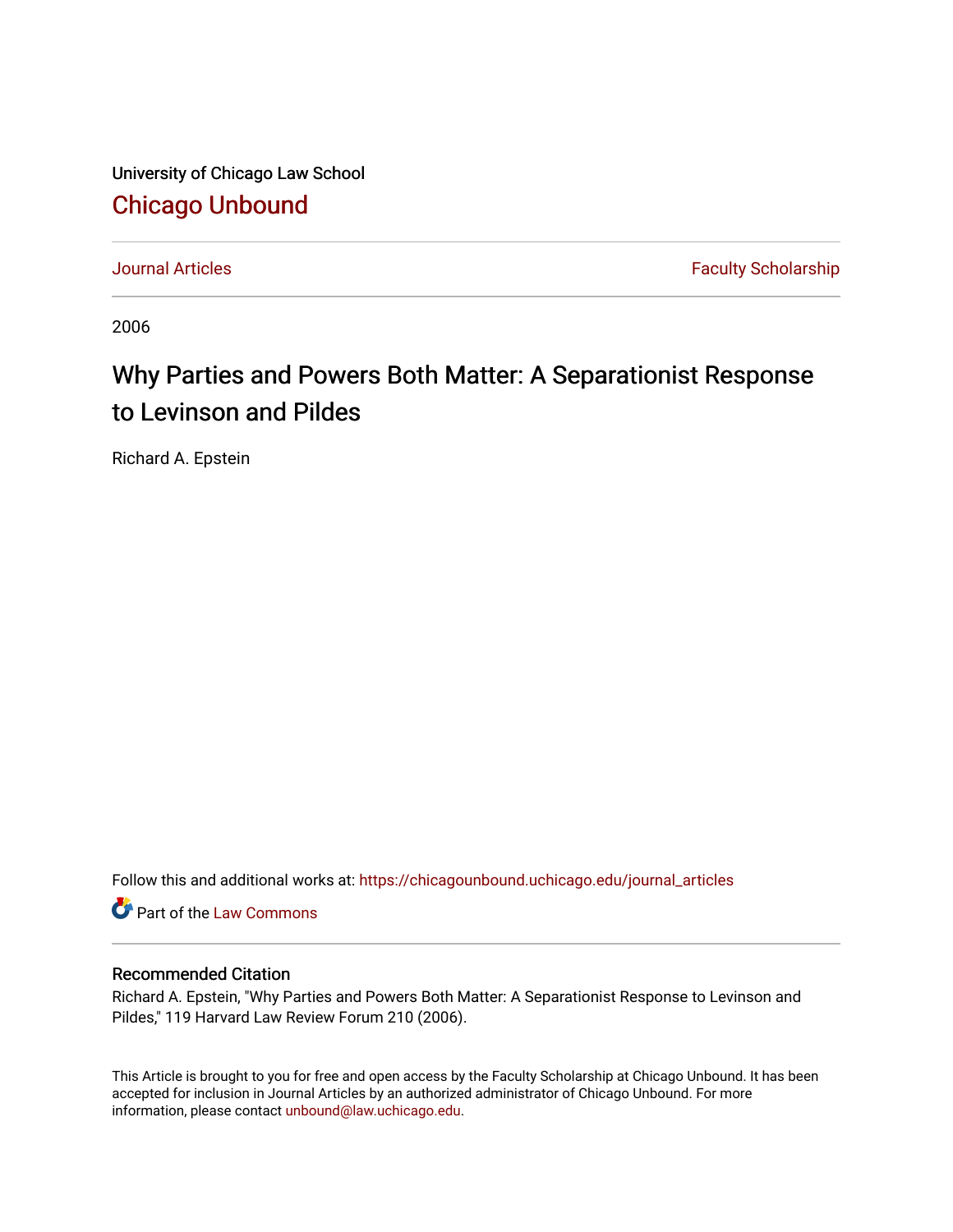# WHY PARTIES AND POWERS BOTH MATTER: A SEPARATIONIST RESPONSE TO LEVINSON AND PILDES

### *Richard A. Epstein\**

Replying to Daryl J. Levinson & Richard H. Pildes, *Separation of Parties, Not Powers*, 119 HARV. L. REV. 2311 (2006).

In their provocative and instructive article, *Separation of Parties, Not Powers*, 1 Professors Daryl Levinson and Richard Pildes argue that the traditional principle of separation of powers now, if not throughout our history, takes a back seat to the critical role of powerful and united political parties. They argue that parties, not powers, matter, or more precisely: "The success of American democracy overwhelmed the Madisonian conception of separation of powers almost from the outset, preempting the political dynamics that were supposed to provide each branch with a 'will of its own' that would propel departmental '[a]mbition . . . to counteract ambition.'"<sup>2</sup> Accordingly, they write, "[f]ew aspects of the founding generation's political theory are now more clearly anachronistic than their vision of legislative-executive separation of powers."3 Accepting this proposition, they claim, yields greater realism in understanding the divide between legislative and executive power, especially on national security issues.

It is futile to argue that political parties do not influence relations between the legislative and executive branches. Clearly, political alliances, both formal and informal, matter. The greater the political cohesion, the less critical separation of powers becomes, and conversely, the more divided the government, the more political structures matter. But parties do not operate outside the framework of Constitutional structures, and these play important roles in determining the fate of legislation, treaties, nominations and Congressional hearings. I shall begin by offering a brief account of separation of powers and then of the closely related but distinct notion of checks and balances. Next, I shall explain how the division of power between the President and the

<sup>\*</sup> James Parker Hall Distinguished Service Professor of Law, The University of Chicago; Peter and Kirsten Bedford Senior Fellow, The Hoover Institution. My thanks to Eric Posner for his comments on an earlier draft and to Rachel Kovner, Stanford Law School, 2006, for her usual thorough and insightful research assistance. 1 Daryl J. Levinson & Richard H. Pildes, *Separation of Parties, Not Powers*, 119 HARV. L.

REV. 2311 (2006).<br><sup>2</sup> *Id.* at 2313 (quoting THE FEDERALIST NO. 51, at 321–22 (James Madison) (Clinton Ros-

siter ed., 1961)). 3 *Id.*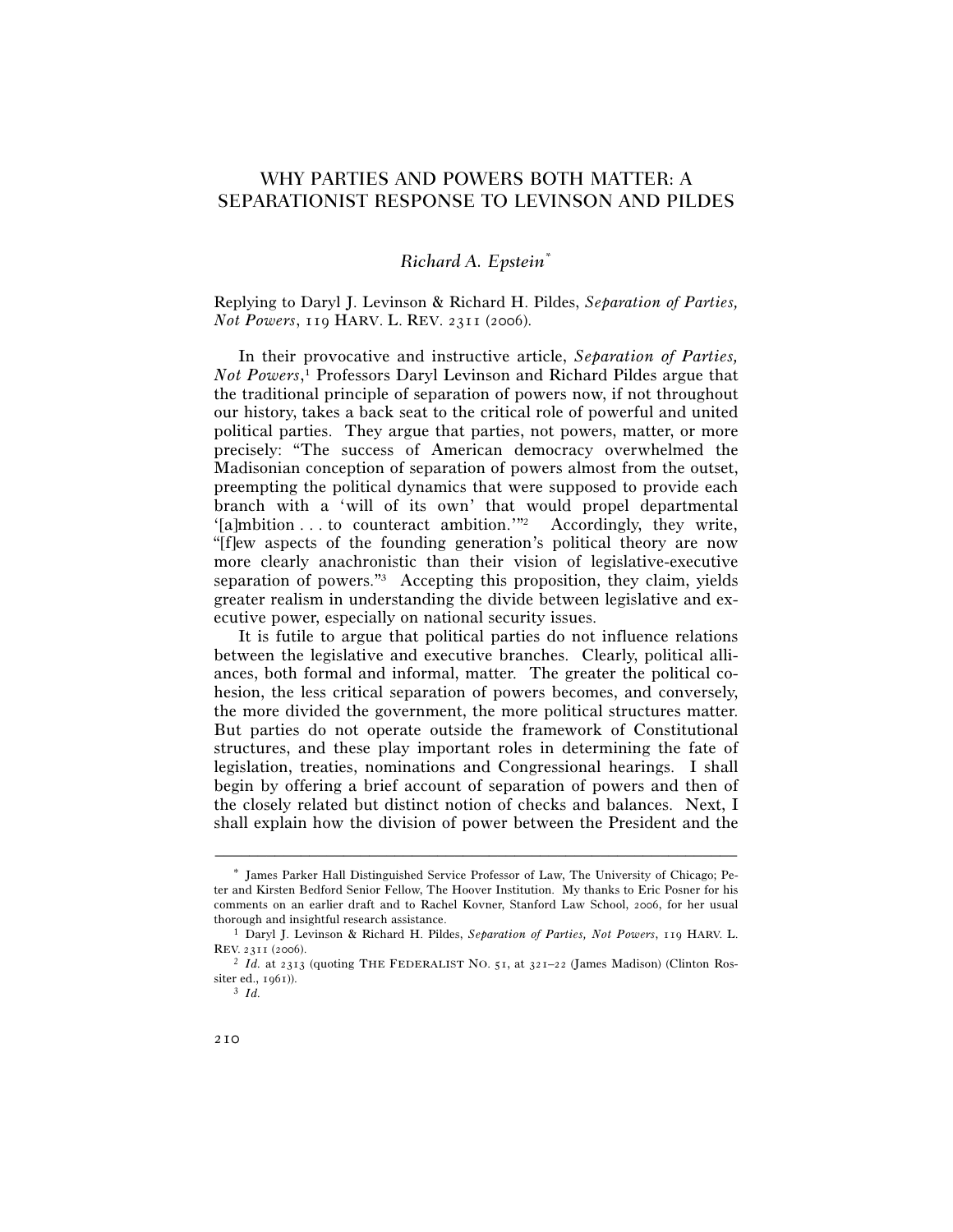Congress influences political outcomes in general. Third, I shall look at specific interactions between the President and the Congress in two contexts: first, the treaty power in its various manifestations and, second, the inherent power of the President as Commander-in-Chief in several cases arising during the Korean War and the War on Terrorism. My basic thesis is that the conventional tools of constitutional interpretation lead, without any detour into political realism, to a conclusion that Professors Levinson and Pildes defend by much unnecessary labor: the Congress sets the rules, which the President and only the President implements. Let us take the questions in order.

#### I. UNDERSTANDING SEPARATION OF POWERS

The one-two combination of separation of powers and checks and balances is commonly justified as an effective way to allow for strong government while simultaneously curbing the risk of tyrannical power: "Ambition must be made to counteract ambition."4 The appeal to these two principles derives from the presumption that government action is in error until proved to be good. The procedural hurdles in the path of new legislation mean Congress passes fewer laws, which leaves the President with fewer laws to execute. Accordingly, the principle of separation of powers assigns certain discrete functions to each of our three branches of government. Article I gives Congress "[a]ll legislative Powers,"5 Article II gives the President "[t]he executive Power,"6 and Article III gives the Courts "[t]he judicial Power."7 The emphasis is on basic structures, not marginal cases.

This basic constitutional allocation of powers could fail if some needed power is not assigned to any branch of government at the federal level. Thus, the Articles of Confederation fell short on federal power over taxation and foreign affairs. Or the system could break down if more than two branches of government are empowered to perform the same function. The gaps may matter more in basic design, but the overlaps are genuine sources of operational trouble.

Next, the distinct principle of checks and balances may authorize one branch of government to exert an explicit check on the exercise of a power assigned to a second branch. "Plenary" powers are not subject to explicit checks by other branches; the only limitation comes in the definition of the power itself. The pardon power, for example, covers only "Offenses against the United States, except in Cases of Im-

<sup>4</sup> THE FEDERALIST NO. <sup>51</sup> (James Madison), *supra* note 2, at 322. 5 U.S. CONST. art. I, § 1. These words are followed by "herein granted," which does not compromise the sharp delineation in the text but reinforces the notion of limited and enumerated powers. 6 *Id.* art. II, § 1, cl. 1. 7 *Id.* art. III, § 1.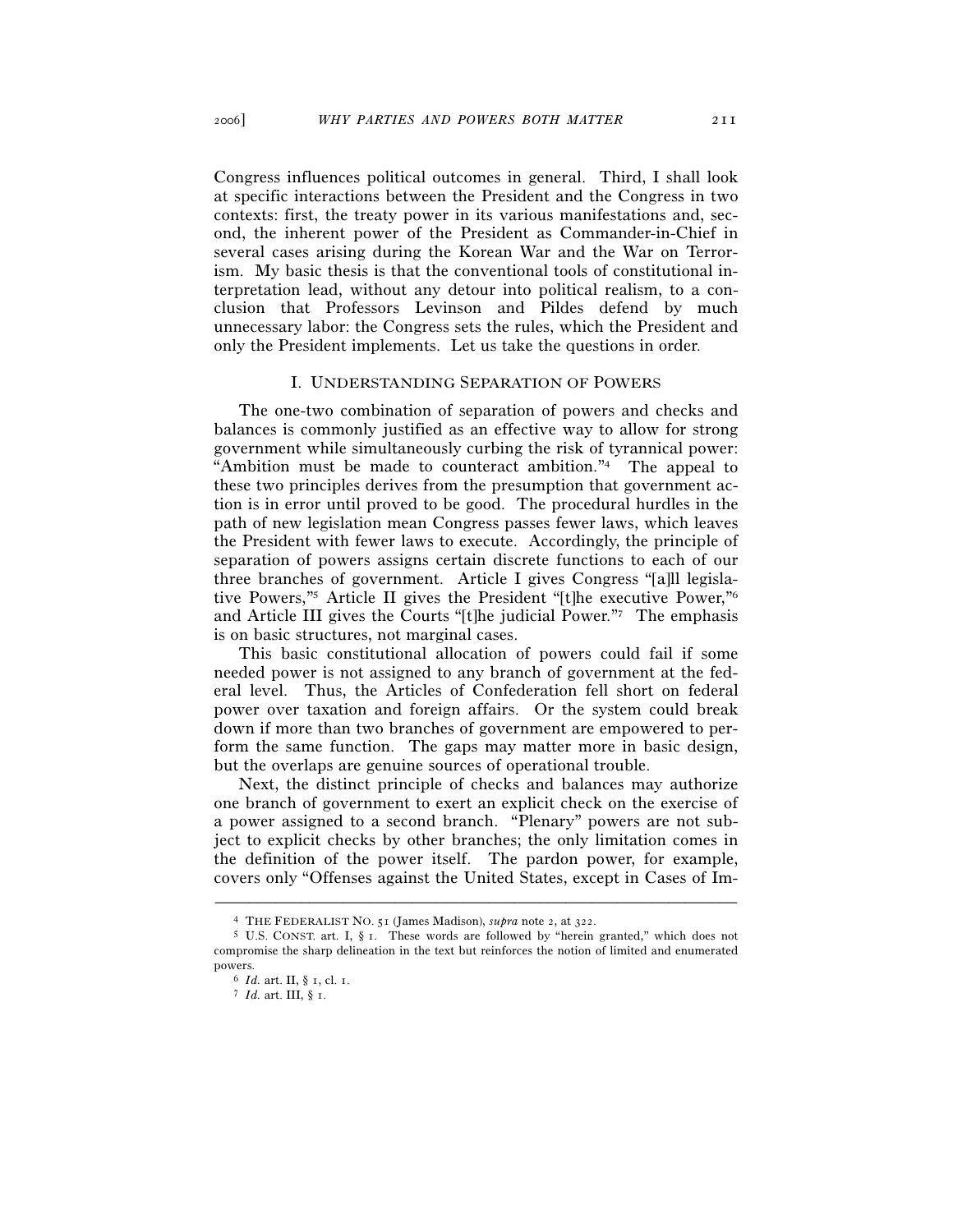peachment."8 Accordingly, the Congress can neither deny nor burden the presidential pardon power.9

Frequently, the powers assigned to one branch of government are subject to explicit checks by a second. The President has the right to veto legislation, no questions asked. But his veto may be overridden by a vote of two thirds of the members of each house.10 Similarly, the President has the checked power "by and with the Advice and Consent of the Senate, to make Treaties, provided two thirds of the Senators present concur."11

The hard-edged constitutional division between the Congress and the Executive arises because Congress is the deliberative body, while a single President can carry out its laws with energy and dispatch. Muddy the categories and it undermines the original design. The Progressives welcomed that fusion because they believed the basic structure was a "grievous mistake"12 given their basic tenet that government expertise acts as a force for good in the administrative state.13 I cannot talk about the rise of the administrative state but will address the ongoing tension between the President and the Congress.

#### II. POLITICAL SCIENCE AND LEGAL REALISM

Empirically, we can all agree that widespread consensus between the various branches will either eliminate or obscure the role of separation of powers. Indeed, perfect agreement on substance implies (as the Framers surely understood) that any proposed action will sail through. But let some disagreement arise, and then constitutional structures will surely influence both the quantity and type of government actions. To understand how those pressures work, it is *not* sufficient to observe the legislation or treaties that survive the process, for the anticipated opposition to or support for these measures *within parties* will determine which actions are initially proposed. By way of analogy, the strategic selection of disputes for litigation warns us not to draw any inference about shifts in legal rules simply because (in the simplest model) litigated cases come out fifty percent for each side. Any perceived change in the legal rules will alter the mix of litigation

<sup>8</sup> *Id.* art. II, § 2, cl. 1. 9 *See* United States v. Klein, 80 U.S. 128 (1871) (striking down a federal statute that rendered evidence of pardon inadmissible to establish claimant's right to certain property).<br>
<sup>10</sup> U.S. CONST. art. I, § 7, cl. 2.<br>
<sup>11</sup> *Id.* art. II, § 2, cl. 2.<br>
<sup>12</sup> WOODROW WILSON, CONGRESSIONAL GOVERNMENT 284 (Transaction Pub

<sup>2002</sup>) (1885). 13 *See, e.g.*, JAMES M. LANDIS, THE ADMINISTRATIVE PROCESS <sup>11</sup>–12 (1938) (rejecting

separation of powers when the government is concerned "with the stability of an industry"). On the risks of government-induced "stability," see RICHARD A. EPSTEIN, HOW PROGRESSIVES REWROTE THE CONSTITUTION 94–98 (2006).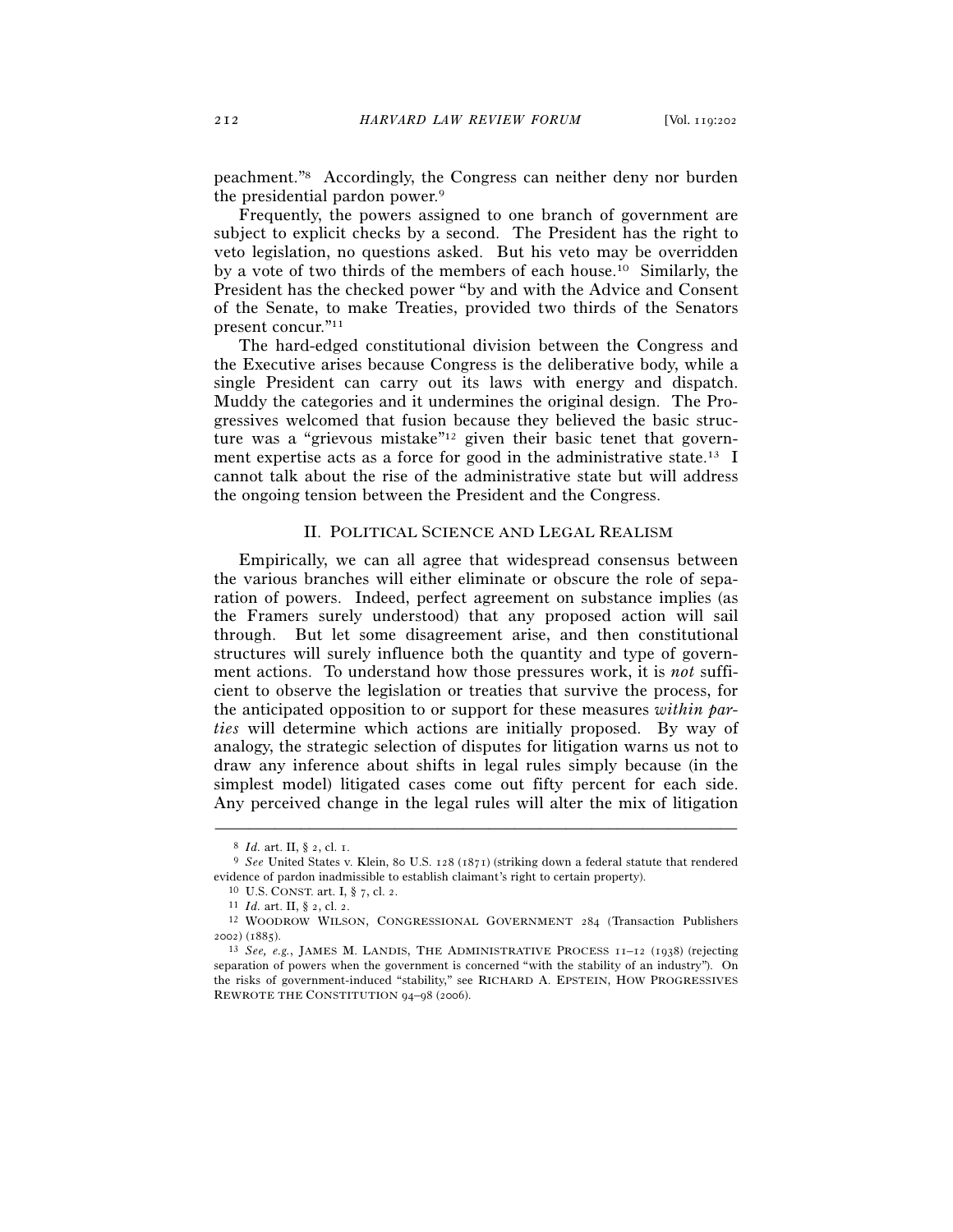without changing that ratio. Cases that once lay at the cusp now become easy one way or the other. The constant rate of success through thick and thin shows how the parties respond to changes in legal rules, *not* that the rules themselves are correct.

By analogy, Professors Levinson and Pildes have too much faith that party unity renders structural obstacles unimportant. More likely, the basic pattern of interaction reflects these strategic realities. Even when the President and his party control both houses of Congress and take views that differ from the opposition's, the divisions of sentiment between the President and members of his own party will influence his legislative agenda, his treaty negotiations, and the nominees he sends to the Senate. So even if (nearly) all Republicans favor lower minimum wages than Democrats, the President still has to broker differences of opinion within his party in deciding just how far to push before risking defection from the ranks. Political actors bargain in the shadow of the future outcomes dictated in part by our basic constitutional structures. The success of any particular proposal may reflect not the whip hand of some unified party, but rather a pre-legislative deal that resolves differences before they go to either house of Congress. More than Professors Levinson and Pildes acknowledge, the same calculations are at work for more complex legislation and will sometimes determine a measure's success or failure.

#### III. CONCRETE APPLICATIONS

#### *A. Treaties, Nominations, and Executive Privilege*

These political constraints surely matter in the context of the treaty power. For example, on its face the power keeps the House of Representatives out of the mix. In addition, the Supreme Court has held that the President has the exclusive authority to carry on diplomacy and to negotiate treaties with foreign nations.14 The President's role with treaties is a lot more powerful than with legislation, where he holds the veto power but not the exclusive power of initiation. Yet the ability of the Senate to check the President will surely influence presidential negotiations, lest the treaty be voted down.

We must also consider the vexed law of congressional-executive agreements, which includes such major agreements as the GATT, NAFTA, and the SALT I arms treaty.<sup>15</sup> These agreements, in the guise of ordinary legislation, bring the House of Representatives back into the ratification process. The President still has the sole power of

<sup>14</sup> United States v. Curtiss-Wright Export Corp., 299 U.S. 304, 319–20 (1936). 15 *See, e.g.*, CURTIS A. BRADLEY & JACK L. GOLDSMITH, FOREIGN RELATIONS LAW 416–17 (2003).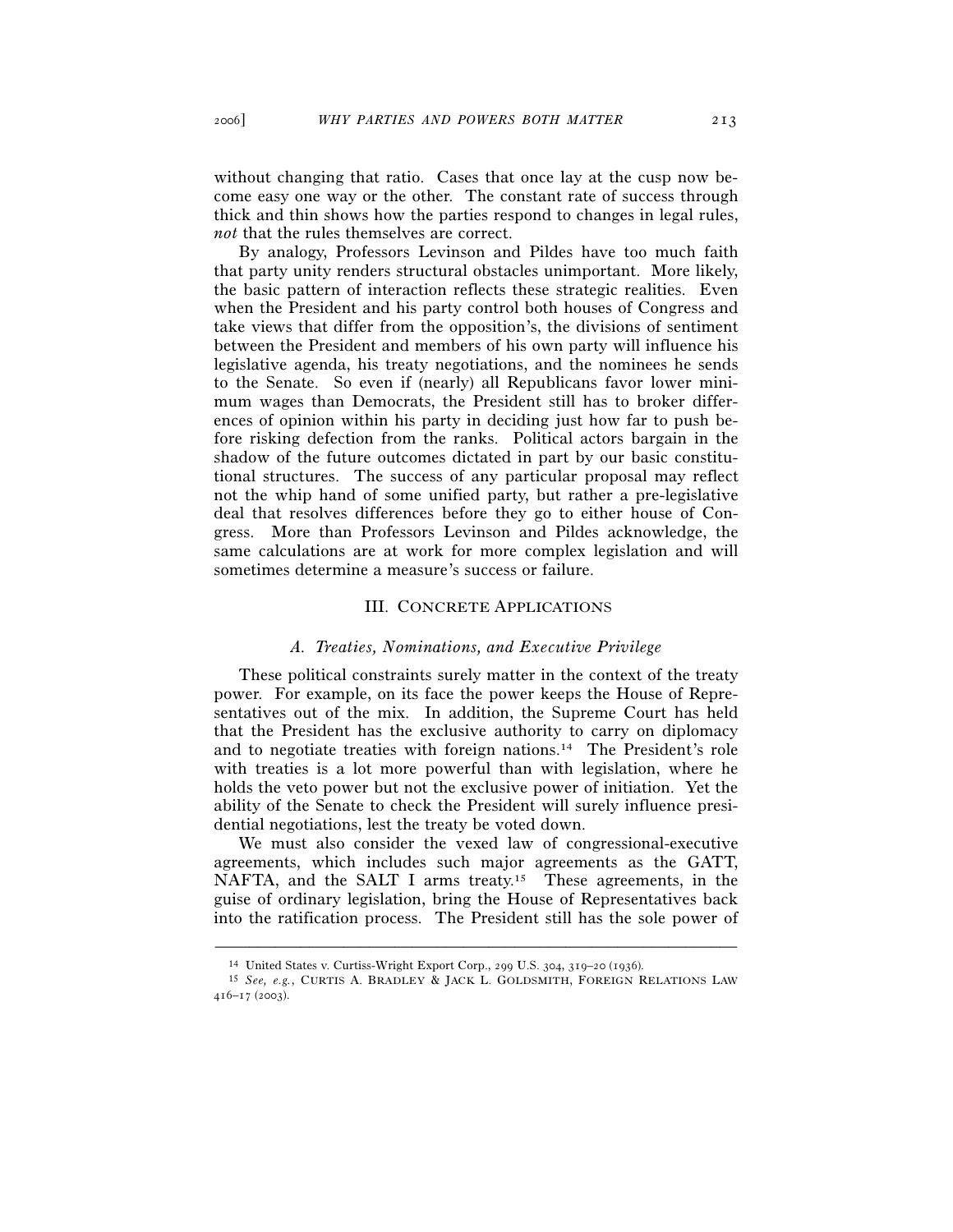initiation, but instead of needing the consent of two-thirds of the Senators present, he now only needs to secure a majority of both houses for the agreement to become law. Resort to these agreements has triggered an interbranch dispute, which tellingly has not broken along party lines: the President defends the device that Senators from both parties attack.16 When, moreover, congressional-executive agreements prove too cumbersome, the President often acts on his own initiative, free of any congressional check at all, in negotiating postal conventions, for example, as "compacts," not treaties.17 Deciding what kinds of agreements need what kinds of process matters precisely because the choice of route will determine whether trade or environmental treaties become law. Structure obviously matters.

The constitutional structure also plays a critical role in understanding the contours of an executive privilege that all Presidents since George Washington have claimed — to keep from the Senate all the papers created or received in connection with negotiations with a foreign government.18 The President wants to keep his sources confidential in order to encourage their candor. The Congress (which leaks like a sieve) wants the information to exercise due diligence. Under the privilege, the President has no duty to turn over confidential information to the Senate; the Senate can still withhold its consent, no questions asked, until the President discloses more information. The executive privilege does not give the President a safe harbor, but it does set the stage for a complex bargaining game.

Similar jockeying between the President and the Senate over confidential information frequently raises its head in connection with Supreme Court nominations, as with the recent nominations of John Roberts and Samuel Alito. Once again, the rules matter, for an imperfect privilege gives the President a lot more scope to bargain, even with his own party, than any unambiguous duty to disclose. But on any view, the configuration of the respective powers of the President and Congress matters even in an age of party discipline.

#### *B. Unilateral or Inherent Executive Power*

The separation of powers has also taken center stage in the recent firestorm over whether President Bush violated the Foreign Intelligence Surveillance Act19 (FISA) by ordering domestic wiretaps without

<sup>16</sup> *See, e.g.*, Memorandum from Walter Dellinger, Assistant Attorney General, to Michael Kantor, U.S. Trade Representative (July 29, 1994), *in id.* at 414; Letter from Senators Joseph Biden and Jesse Helms to Secretary of State Colin Powell (Mar. 15, 2002), *in id.* at 415.<br><sup>17</sup> See United States v. Belmont, 301 U.S. 324, 330–31 (1937).<br><sup>18</sup> See Curtiss-Wright, 299 U.S. at 320–21 (quoting and discussing Washi

about secrecy in negotiations); *see also* THE FEDERALIST NO. <sup>64</sup> (John Jay), *supra* note 2. 19 <sup>50</sup> U.S.C.A. §§ 1801–1871 (West 2003 & Supp. 2005).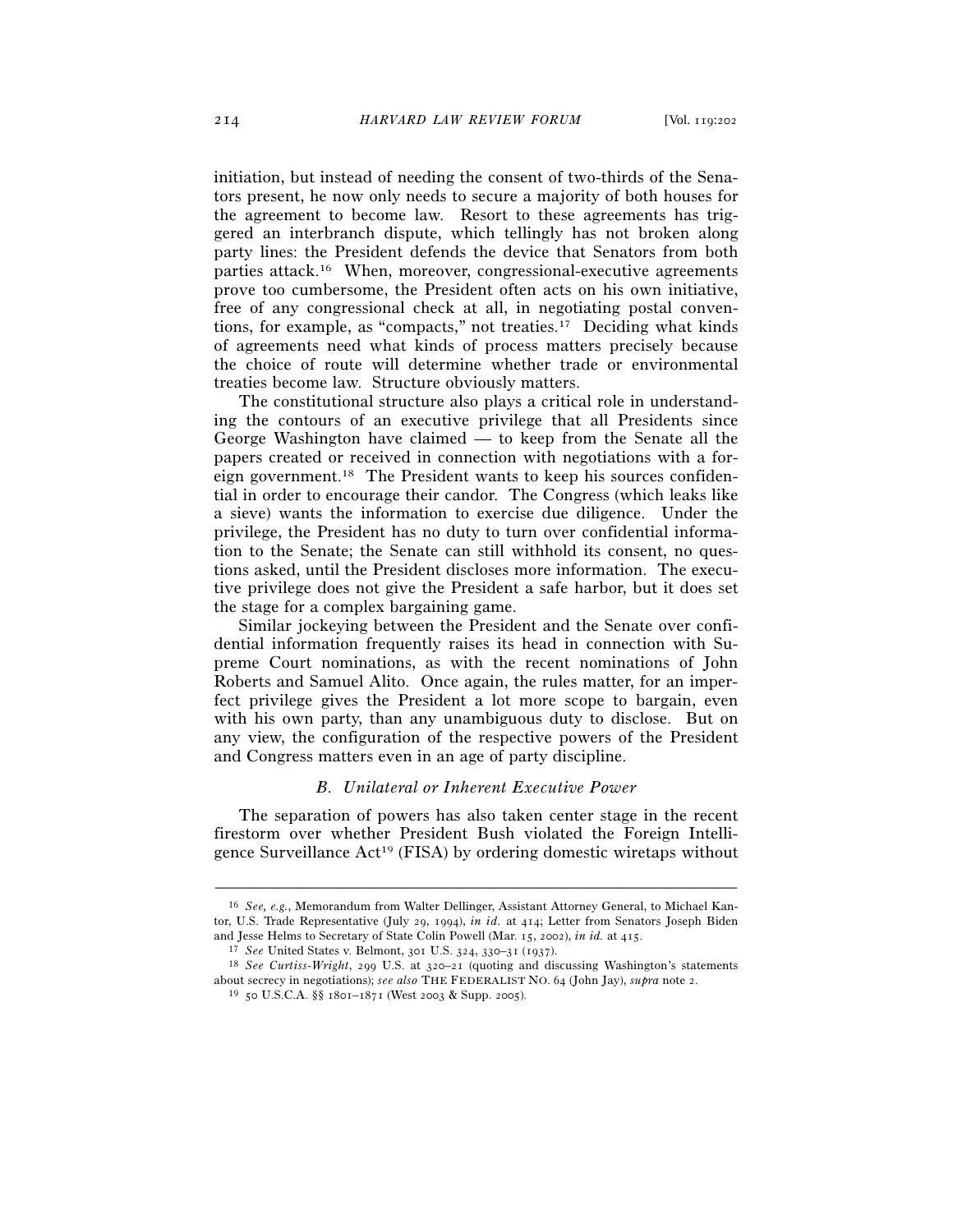the prior approval of a special court created by the Act.20 Oddly, Professors Levinson and Pildes skirt this issue, on which the President has invoked two arguments to justify his position. First, he claims that the Authorization for Use of Military Force  $Act^{21}$  (AUMF), which allows the President to use "all necessary and appropriate force" against "nations, organizations, or persons" involved in the attacks of September 11, 2001, 22 authorizes the wiretaps. That difficult position presupposes that the general language of the AUMF can repeal FISA by implication, even though the two acts can both be enforced consistently with each other. In *Hamdi v. Rumsfeld*, 23 the Supreme Court allowed a limited implied repealer for the Nondetention Act of 1971,<sup>24</sup> which provides that no United States citizen shall "be imprisoned or otherwise detained by the United States except pursuant to an Act of Congress."25 I shall not speculate as to whether an implied repealer for battlefield decisions carries over to presidential actions far removed from the front. But even if the President could ignore FISA on this ground, the principle of separation of powers is fully respected. Congress could have authorized the wiretaps pursuant to its unquestioned powers, so the President does not have to act alone under his "inherent" powers. By the same token, however, Congress could ban the wiretaps by clear language even before the Supreme Court decides the issue.

In my view, the President does not have that inherent power for textual and structural reasons that I shall only briefly summarize here.<sup>26</sup> Recall that any initial allocation of powers has to be internally consistent. Note that the Constitution explicitly provides that Congress shall have the power "[t]o make Rules for the Government and Regulation of the land and naval Forces."27 That is the same territory that the President claims by virtue of his power as Commander-in-Chief. Yet the text of Article II only holds that "[t]he President shall be Commander in Chief of the Army and Navy of the United States, and of the Militia of the several States, when called into actual Service of the United States."28 The Constitution confers on the President no

<sup>&</sup>lt;sup>20</sup> *See id.* § 1803(a) (West 2003).<br>
<sup>21</sup> Pub. L. No. 107-40, 115 Stat. 224 (2001).<br>
<sup>22</sup> *Id.* § 2(a).<br>
<sup>23</sup> 124 S. Ct. 2633 (2004).<br>
<sup>24</sup> Pub. L. No. 92-128, 85 Stat. 347 (1971) (amending 18 U.S.C. § 4001(a) (2000)).<br> *and the Militia Clause*, 34 HOFSTRA L. REV. 317 (2005); Richard A. Epstein, Opinion, *Executive Power on Steroids*, WALL ST. J., Feb. 13, 2006, at A16; and *Opinion Duel: Domestic Eavesdropping*, Jan. 31, 2006, http://www.opinionduel.com/debate/?q=NDc=, in which I debated David Rivkin, who held decidedly different views.

<sup>27</sup> U.S. CONST. art. I, § 8, cl. 14. 28 *Id.* art. II, § 2, cl. 1.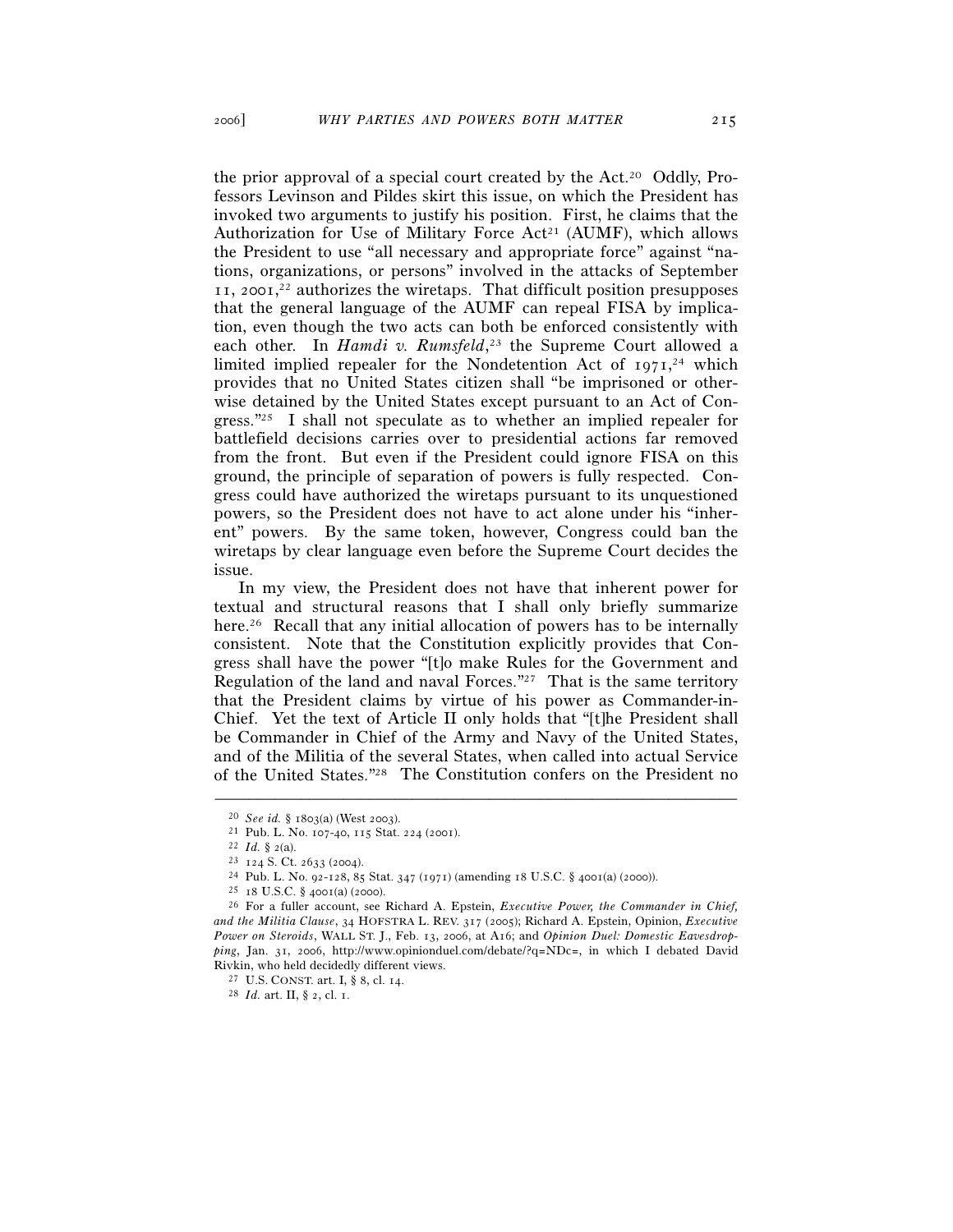explicit power to offset the explicit grant of power to Congress. Nor need we build inconsistency in from the beginning, because the Commander-in-Chief position has real clout without putting the President on a collision course with Congress. Because the President has an entrenched position, the Congress cannot remove him from office, save by impeachment; nor can it give any authority over the military to anyone but the President; nor can it, under the guise of making rules, issue any order to military personnel; nor can it interfere with the President's ability to appoint or remove any military officer for, as the expression goes, good reason, bad reason, or no reason at all. The Constitution also allows the President (like any other military officer) to respond to a sudden attack or emergency without having to wait for a belated authorization from Congress.

The claims for inherent presidential power ignore this constitutional distribution of functions. By claiming exclusive powers, the President insists that he can act unilaterally no matter what the constellation of political forces in Congress. Congress cannot rein him in by further legislation since the matter is strictly off-limits. Couched in the terms that Professors Levinson and Pildes like to use, we have here a proposed solution to the separation-of-powers question, which radically alters, to say the least, the bargaining power between the President and the Congress.

Nor is the problem easily solved, for even if the President makes some concessions to a stubborn Congress, that deal is in vain. The President and the Congress cannot agree to any redefinition of their respective constitutional responsibilities, any more than they can agree to accept a one-house veto of administrative action.29 So the bargaining becomes quite convoluted because Congress only has the appropriation power to limit the President, and even that power is of uncertain value. No wonder this entire incident has given rise to a renewed interest in the doctrine of checks and balances and the formation of a broad Coalition to Defend Checks and Balances in response to the current presidential claims.30 The matter has already spilled over to Senate hearings and more recently to Senator Russell Feingold of Wisconsin and his proposal to censure the President for his actions.31 No one can dismiss checks and balances as a nonstarter just because we live in an age of greater party discipline.

My uneasiness with Professors Levinson and Pildes does not stop with their political science, but also extends to their doctrinal analysis.

<sup>29</sup> *See* INS v. Chadha, 462 U.S. 919 (1983). 30 *See* The Constitution Project, Statement of the Coalition to Defend Checks and Balances (Feb. 27, 2006), http://www.constitutionproject.org/pdf/Separation\_of\_Powers\_Statement\_03\_16\_ 2006.pdf.

<sup>31</sup> *See* S. Res. 398, 109th Cong. (2006).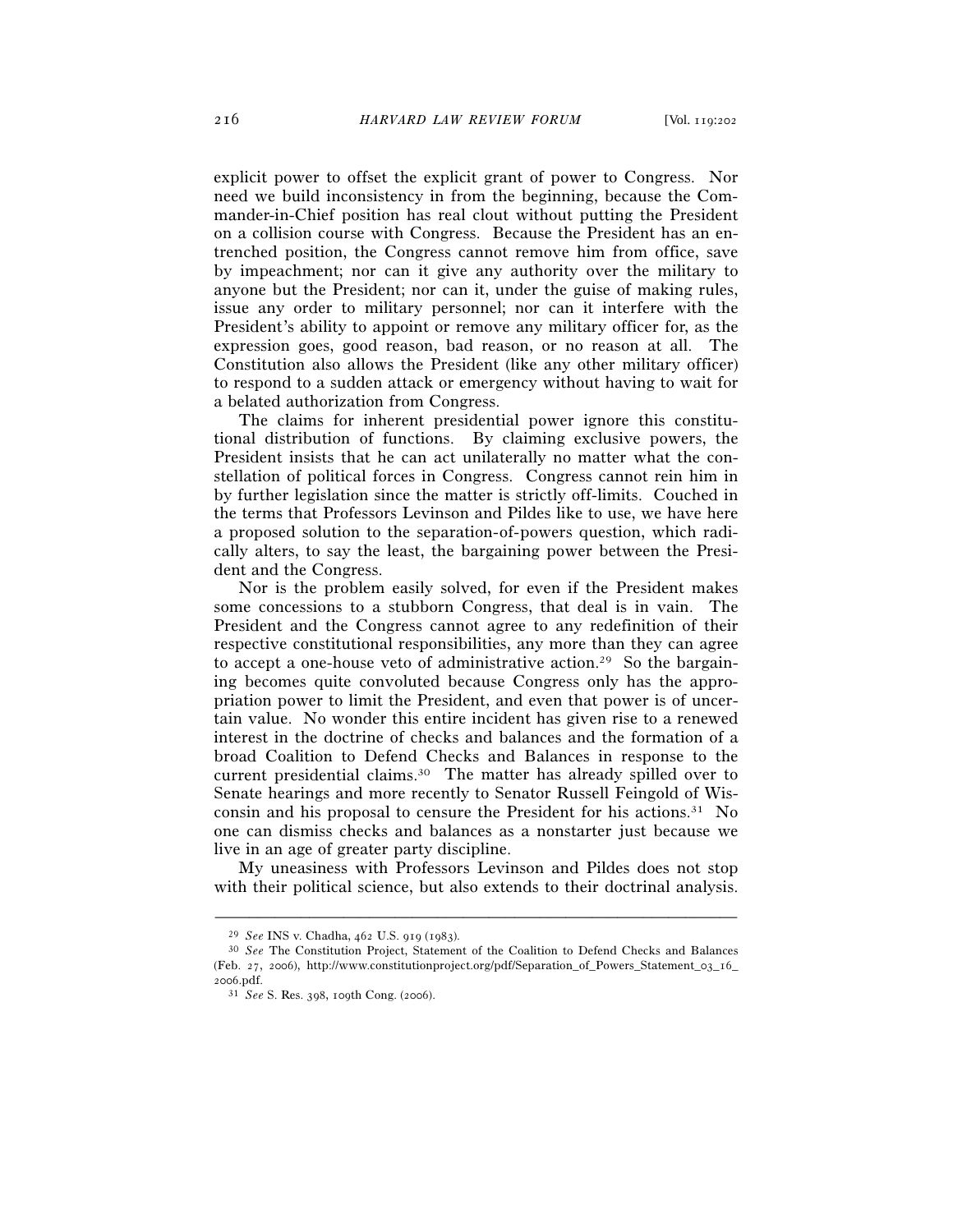On this point, they correctly note that "the courts typically have sought to tie the constitutionality of presidential action to the requirement of congressional authorization."32 But no political realism is needed to drive that result, which follows in straightforward fashion from the textual provisions cited above. Nor need we treat as the lynchpin of the analysis Justice Jackson's observation in *Youngstown*<sup>33</sup> that "[p]arty loyalties and interests, sometimes more binding than law, extend [the President's] effective control into branches of government other than his own and he often may win, as a political leader, what he cannot command under the Constitution."34

That is just the way the Constitution envisions the situation will work, with or without political parties. Worthy presidents get broader authorizations than unworthy ones. Nor should anyone be surprised that the President's responsibilities as Commander-in-Chief expand in times of war or civil unrest. Rather, the rubber only hits the road in cases of conflict, and on that score *Youngstown* is both an easy case and an important precedent. As *Federalist 69* puts it in a widely quoted passage, the President's position as Commander-in-Chief "would amount to nothing more than the supreme command and direction of the military and naval forces, as first general and admiral of the Confederacy."35 Within our constitutional framework, no other general or admiral could seize the steel mills because he is unhappy with the overall pace of production. The President, as top military commander, stands in no higher position.

At this point, it is best to forget Jackson's preliminary "realism," which so attracts Professors Levinson and Pildes.<sup>36</sup> My purpose here is not to reject Jackson's tripartite approach to presidential power.<sup>37</sup> Presidential powers are greatest when the President acts pursuant to congressional authorization. But the text of the Constitution tells us that already. The President surely has less power when he acts on his own hook. And the President is sailing in the roughest waters when he puts his own will against Congress's. Unfortunately, that ordinal ranking does not tell us where to draw the needed lines of demarcation in particular cases. On that issue, the more instructive passages in Jackson's opinion go directly to particular clause-bound issues. Here is one brief sample that is congruent with the arguments I raised above:

<sup>&</sup>lt;sup>32</sup> Levinson & Pildes, *supra* note 1, at 2348.<br><sup>33</sup> Youngstown Sheet & Tube Co. v. Sawyer, 343 U.S. 579 (1952).<br><sup>34</sup> Id. at 654 (Jackson, J., concurring).<br><sup>35</sup> THE FEDERALIST NO. 69 (Alexander Hamilton), *supra* note 2,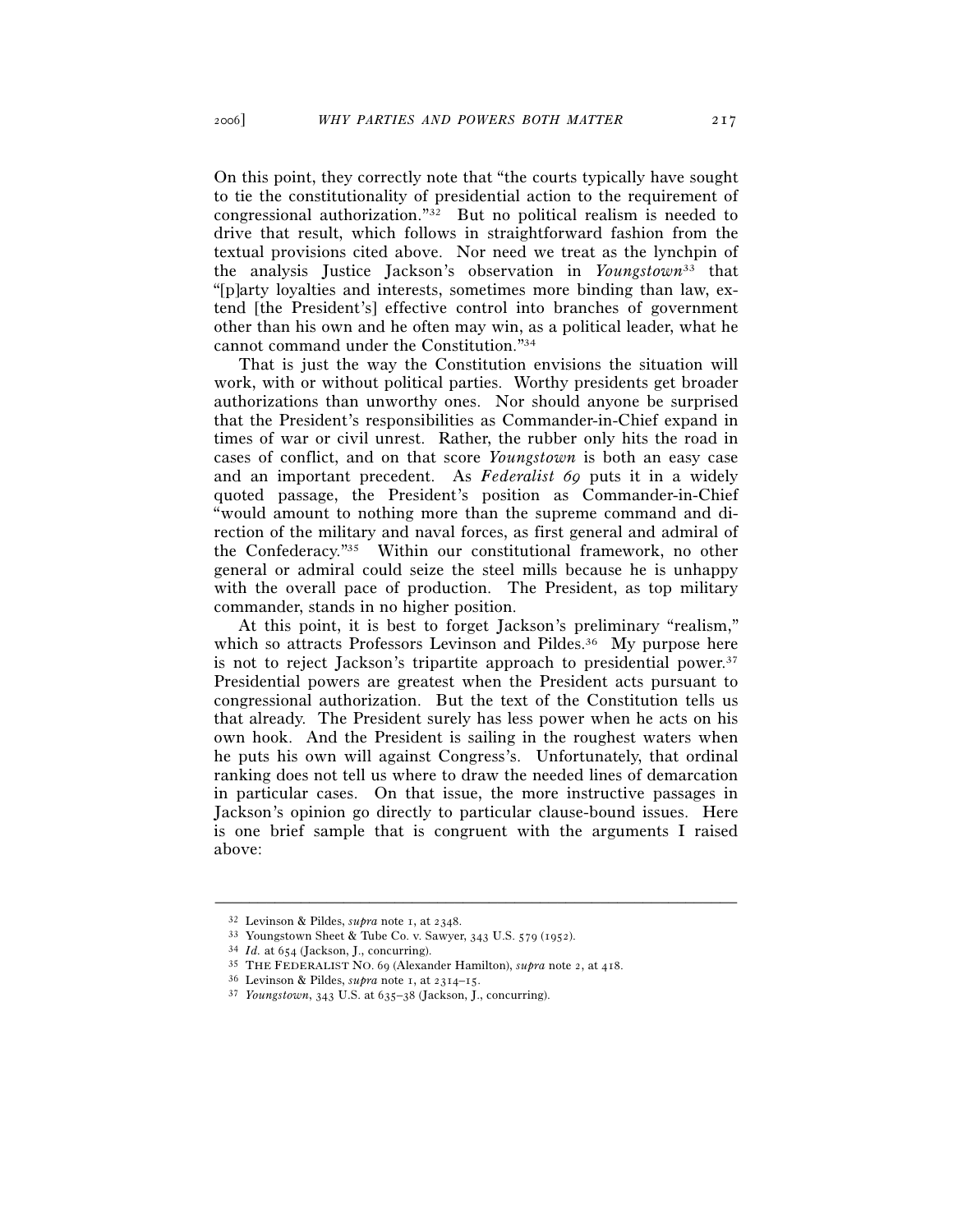There are indications that the Constitution did not contemplate that the title Commander in Chief *of the Army and Navy* will constitute him also Commander in Chief of the country, its industries and its inhabitants. He has no monopoly of "war powers," whatever they are. While Congress cannot deprive the President of the command of the army and navy, only Congress can provide him an army or navy to command. It is also empowered to make rules for the "Government and Regulation of land and naval Forces," by which it may to some unknown extent impinge upon even command functions.38

Whatever uncertainties linger, no way can the President on his own hook order Sawyer, his Secretary of Commerce, to seize the steel mills. The particular texts tell us what we need to know. Professors Levinson and Pildes's realist ambitions are beside the point when they write:

[T]he *Youngstown* framework assumes that Congress will be actively involved in making the difficult policy decisions required during wartime and will provide the oversight of Executive-initiated action that courts feel ill-suited to offer through first-order rights adjudication. *Youngstown* thus embraces the Madisonian expectation that Congress will compete aggressively with the President for power and vigilantly monitor and check presidential decisionmaking. Here again, however, the Madisonian vision founders on the realities of partisan political competition. Especially when government is unified by party, we should not expect Congress to resist executive power in the way that courts and commentators take for granted.39

Quite simply this passage offers the right answer to the wrong question. Of course, Congress is unlikely to interfere with presidential decisions once it has given its general authorization. Why would any Congress, regardless of its political composition, try to micromanage executive behavior? But party discipline is not what the FISA or *Hamdi* disputes are about. These cases ask whether the President has *unilateral* power to conduct all wartime activities independent of the control of Congress. Nothing from the political science literature tells us how to resolve it. The judicial inquiry does not turn on how aggressively or often Congress competes with the President. It turns on whether the President may go it alone when Congress has not and will not give its authorization. The legal answer does not depend on whether the President and Congress are frequently at loggerheads or not. It would be intolerable if the Constitution embraced one distribution of power when the President and Congress are friends and another when they are at odds. We have here a traditional legal dispute that should be solved in the traditional legal fashion. We do not need a realist analysis to conclude that the courts need not make "first-

<sup>38</sup> *Id.* at 643–44. 39 Levinson & Pildes, *supra* note 1, at 2349.